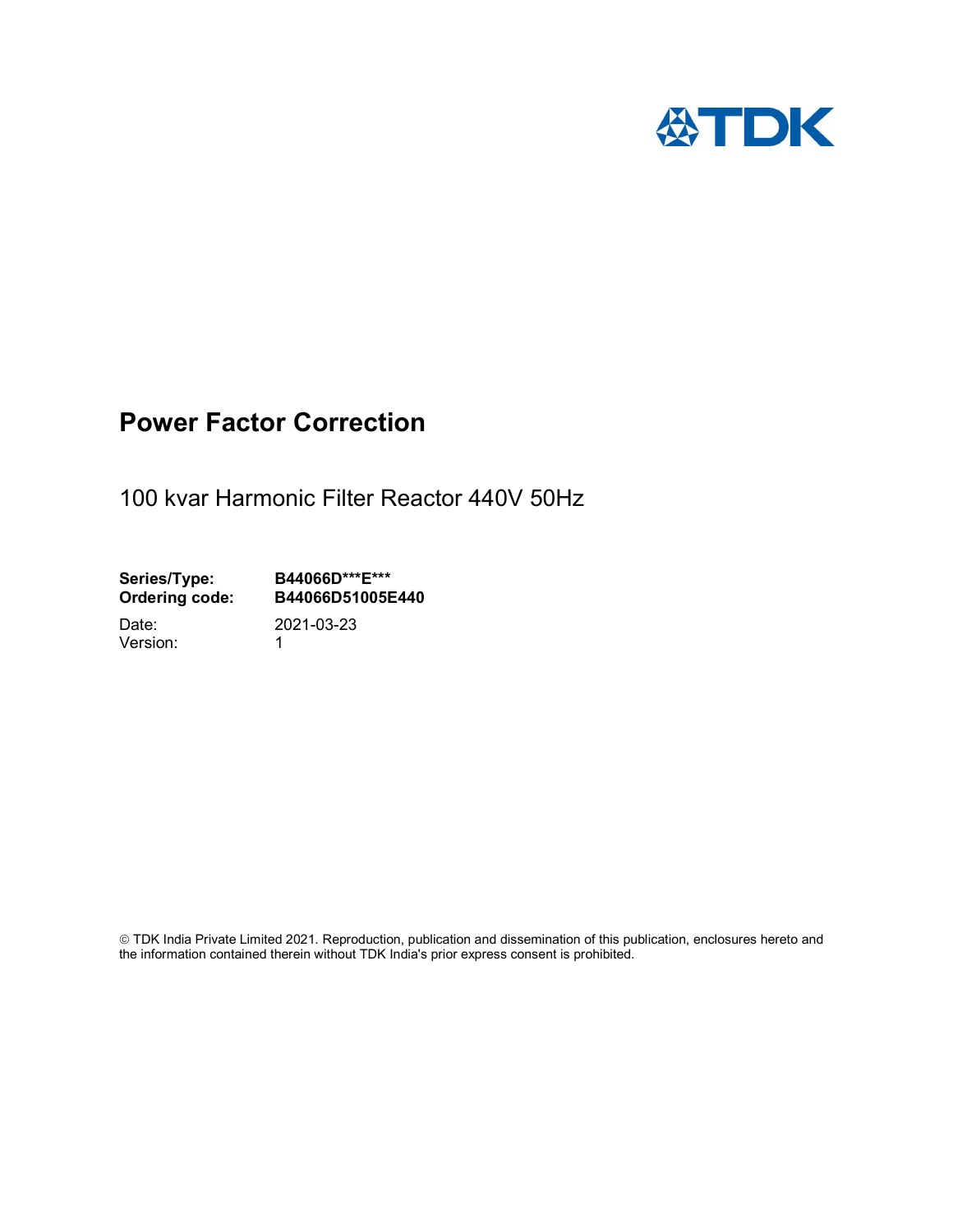

# Power Factor Correction and B44066D51005E440

# 100 kvar Harmonic Filter Reactor 440V 50Hz B44066D\*\*\*E\*\*\*

### **Characteristics**

- $H$  Highest linearity
- Temperature control via micro switch in inner coil
- $\blacksquare$  Highest life time by high quality materials
- **Low** losses
- $\blacksquare$  High overloading capability
- Safety device, temperature micro switch
- **Aluminium foil winding**
- **Low noise**

Technical data



| De-tuning factor p                              | 5.67           | $\%$        |
|-------------------------------------------------|----------------|-------------|
| Effective filter output $Q_C$                   | 100            | kvar        |
| Rated voltage $V_R$ <sup>1)</sup>               | 440            | V           |
| Rated frequency f                               | 50             | Hz          |
| Ambient temperature / Insulation class          | 40 / H         | $^{\circ}C$ |
| Capacitance C delta (tot.)                      | 1550.94        | μF          |
| Inductivity L                                   | $3 \cdot 0.37$ | mH          |
| Fundamental current 11 <sup>3)</sup>            | 139.09         | A           |
| Linear up to $4$ )                              | 272.92         | A           |
| Effective current $IRMS$ <sup>2)</sup>          | 167.42         | A           |
| Rated harmonic voltages (3rd/5th/7th/11th/13th) | 0.5/6/5/3.5/3  | $\%$        |
| Temperature protection (NC)                     | yes            |             |
| Total losses $P_D$                              | 360            | W           |
| Total weight                                    | 42             | kg          |

<sup>1)</sup> Voltage rise up to 106% of rated voltage is considered in current  $I_{\text{eff}}$ .

<sup>2)</sup>  $I_{eff} = \sqrt{(I_1^2 + I_3^2 + ... I_x^2)}$ 

<sup>3)</sup>  $11 = 1.06$   $\cdot$   $I_R$  ( $I_R$  = Capacitor current 50Hz)

<sup>4)</sup> Linear current =  $2.08$   $\cdot$  I<sub>R</sub> (I<sub>R</sub> = Capacitor current 50Hz)

#### **Connection**

| Line                | l 1U1-1V1-1W1       |
|---------------------|---------------------|
| Capacitors          | l 1U2-1V2-1W2       |
| Temperature control | <u> 4 ຕ</u><br>ے- ا |

### Reference standard IEC60076-6

CAP FILM ES PFC PM 2021-03-23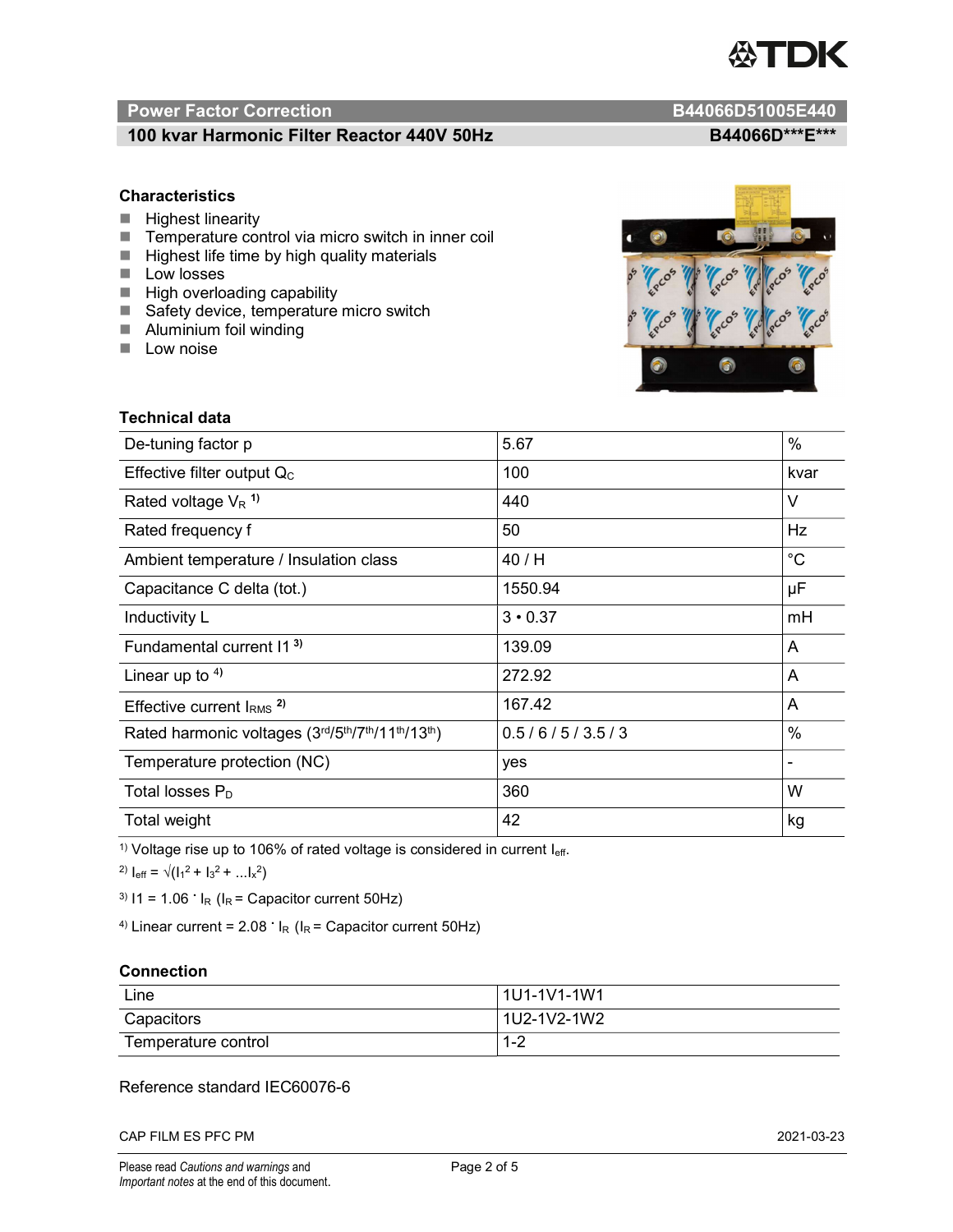

#### Power Factor Correction and B44066D51005E440

# 100 kvar Harmonic Filter Reactor 440V 50Hz BA4066D\*\*\*E\*\*\*

#### Dimensional drawings



#### **Dimensions**

| L/mm  | 330       | b/mm  | 155  |
|-------|-----------|-------|------|
| H/mm  | 270       | e/mm  | 97±5 |
| W/mm  | 180±5     | d1/mm | 10.8 |
| 11/mm | 285       | d2/mm | 15.5 |
| 12/mm | 285       | A     | 175  |
| n1/mm | 150       | В     | 132  |
| n2/mm | $132\pm3$ | Ø     | 10.5 |

#### Cautions and warnings

- Do not install the reactor in case of any visible damages.
- Installation must be done by skilled personnel only.
- Do not use or store harmonic filter reactors in corrosive atmosphere, especially where chloride gas, sulphide gas, acid, alkali, salt or similar substances are present.
- Do not touch the device during operation: all electrically active parts of this equipment such as windings, electronic components, leads, fuses and terminals carry a dangerous voltage which can lead to burns or electric shock.
- Covers which protect these electrically active parts from being touched must not be opened or removed during operation.
- Before any assembly or maintenance work is started, all installations and equipment must be disconnected from the power source.
- Noncompliance with these instructions may lead to death, serious injury or major damage to equipment.

FAILURE TO FOLLOW CAUTIONS MAY RESULT, WORST CASE, IN PREMATURE FAILURES OR PHYSICAL INJURY.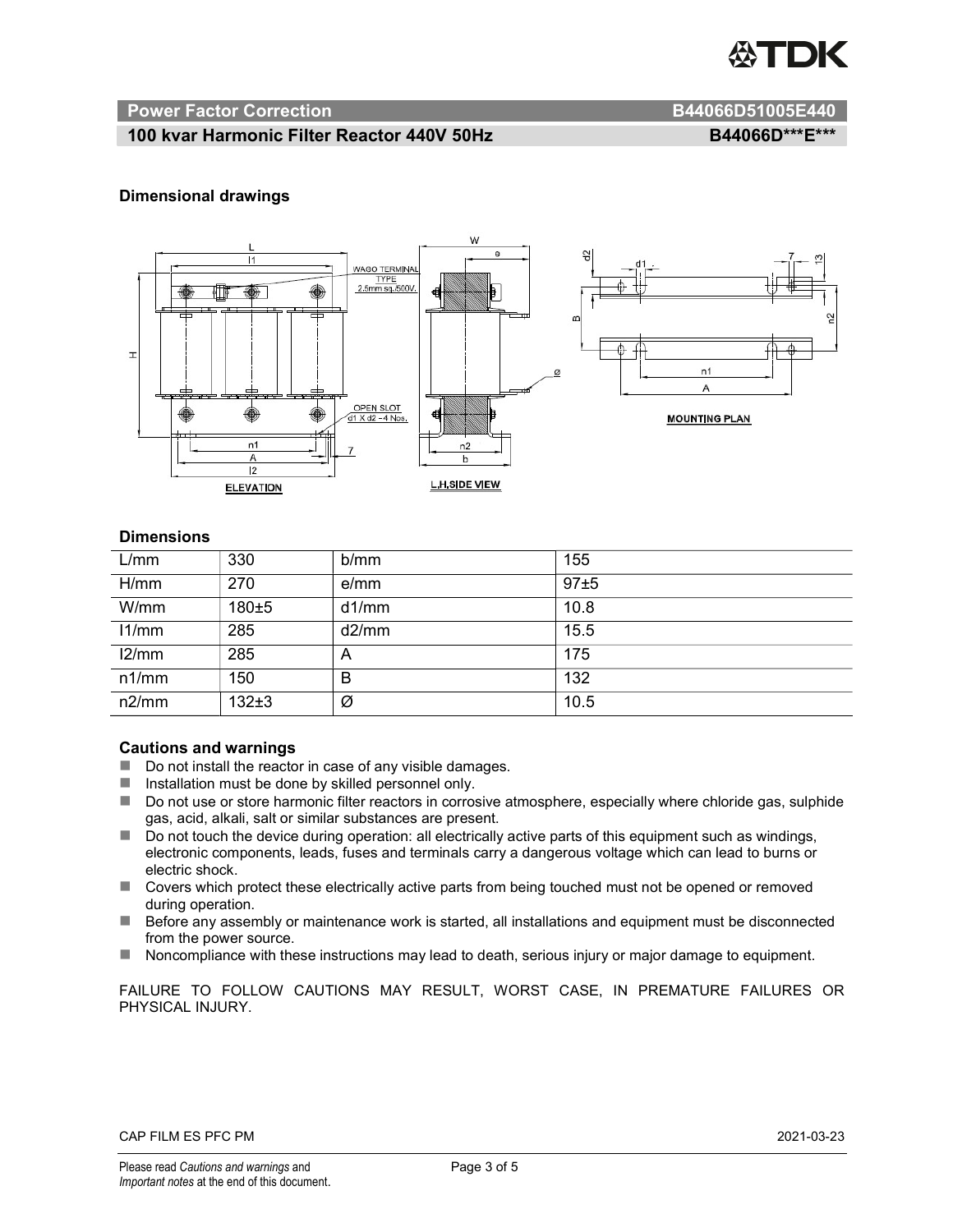

# Power Factor Correction B44066D51005E440

# 100 kvar Harmonic Filter Reactor 440V 50Hz BA4066D\*\*\*E\*\*\*

The following applies to all products named in this publication:

- 1. Some parts of this publication contain statements about the suitability of our products for certain areas of application. These statements are based on our knowledge of typical requirements that are often placed on our products in the areas of application concerned. We nevertheless expressly point out that such statements cannot be regarded as binding statements about the suitability of our products for a particular customer application. As a rule we are either unfamiliar with individual customer applications or less familiar with them than the customers themselves. For these reasons, it is always ultimately incumbent on the customer to check and decide whether a product with the properties described in the product specification is suitable for use in a particular customer application.
- 2. We also point out that in individual cases, a malfunction of electronic components or failure before the end of their usual service life cannot be completely ruled out in the current state of the art, even if they are operated as specified. In customer applications requiring a very high level of operational safety and especially in customer applications in which the malfunction or failure of an electronic component could endanger human life or health (e.g. in accident prevention or life-saving systems), it must therefore be ensured by means of suitable design of the customer application or other action taken by the customer (e.g. installation of protective circuitry or redundancy) that no injury or damage is sustained by third parties in the event of malfunction or failure of an electronic component.
- 3. The warnings, cautions and product-specific notes must be observed.
- 4. In order to satisfy certain technical requirements, some of the products described in this publication may contain substances subject to restrictions in certain jurisdictions (e.g. because they are classed as hazardous). Useful information on this will be found in our Material Data Sheets on the Internet (www.tdk-electronics.tdk.com/material). Should you have any more detailed questions, please contact our sales offices.
- 5. We constantly strive to improve our products. Consequently, the products described in this publication may change from time to time. The same is true of the corresponding product specifications. Please check therefore to what extent product descriptions and specifications contained in this publication are still applicable before or when you place an order.

We also reserve the right to discontinue production and delivery of products. Consequently, we cannot guarantee that all products named in this publication will always be available. The aforementioned does not apply in the case of individual agreements deviating from the foregoing for customer-specific products.

- 6. Unless otherwise agreed in individual contracts, all orders are subject to our General Terms and Conditions of Supply.
- 7. Our manufacturing sites serving the automotive business apply the IATF 16949 standard. The IATF certifications confirm our compliance with requirements regarding the quality management system in the automotive industry. Referring to customer requirements and customer specific requirements ("CSR") TDK always has and will continue to have the policy of respecting individual agreements. Even if IATF 16949 may appear to support the acceptance of unilateral requirements, we hereby like to emphasize that only requirements mutually agreed upon can and will be implemented in our Quality Management System. For clarification purposes we like to point out that obligations from IATF 16949 shall only become legally binding if individually agreed upon.